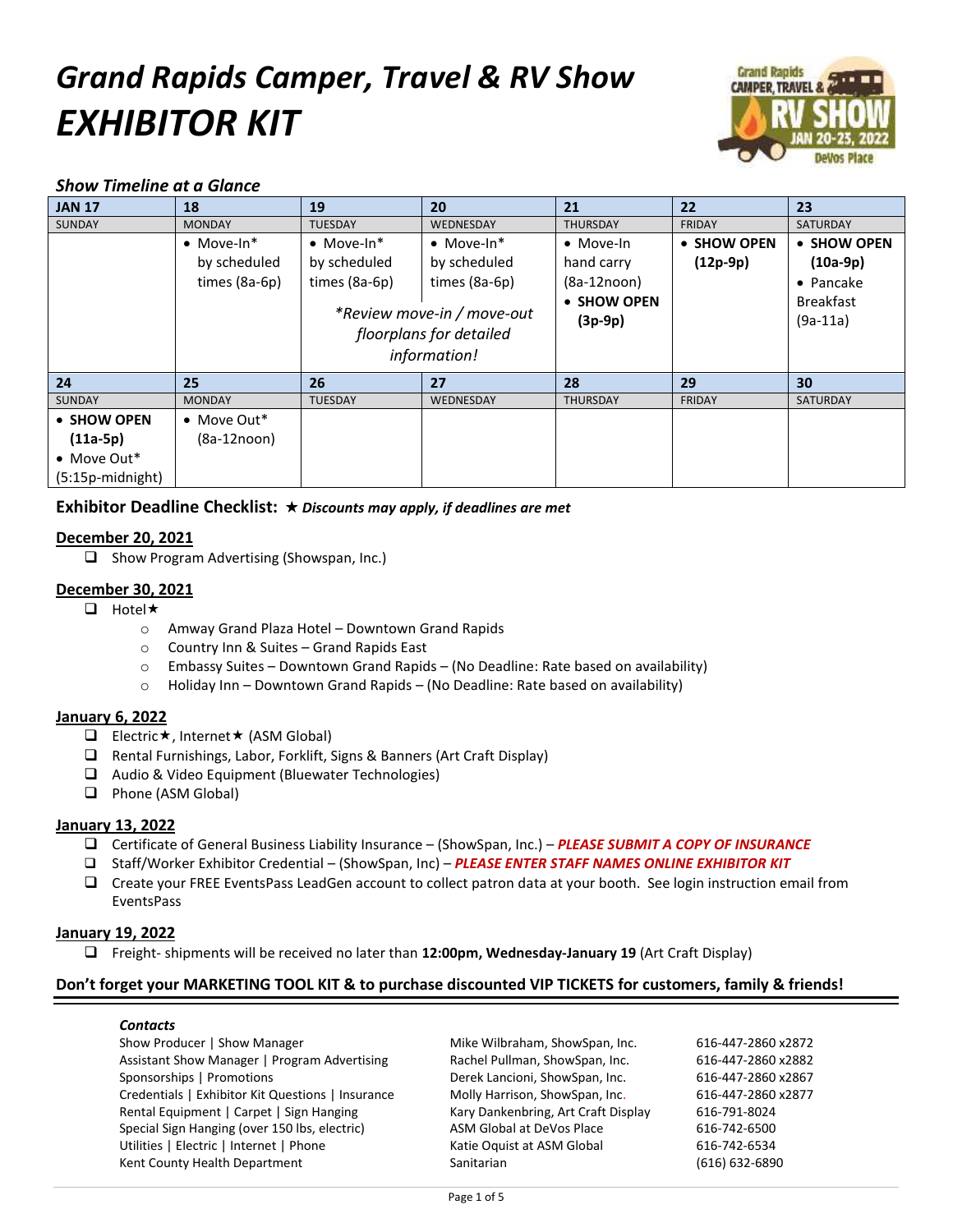# **EXHIBITOR INFORMATION**

#### **ADMISSION**

| Adult:           | \$12.00     |
|------------------|-------------|
| Children (6-14): | \$5.00      |
| 5 & Under:       | <b>FRFF</b> |

#### **ADVERTISING OPPORTUNITIES**

| OFFICIAL SHOW PROGRAM |                        |  |  |  |
|-----------------------|------------------------|--|--|--|
| Producer:             | ShowSpan, Inc.         |  |  |  |
| Contact:              | Rachel Pullman         |  |  |  |
| Phone:                | 616-447-2860 ext. 2882 |  |  |  |
| Email:                | rachelp@showspan.com   |  |  |  |

- **Deadline: Wednesday, December 20, 2021**
- Sent by email to all ticket purchasers
- Distribution on site.
- Posted on our website 1/14/22 9/1/22
- See Show Program Advertising sheet.

#### **ADA REGULATIONS**

Please take these ADA standards into account when designing your booth. Exceptions are allowed when the standards cause your business "undue hardship." Please make your displays as accommodating as possible.

- All aisles must be a minimum of 36" wide.
- Merchandise on display must be no more than 48" high or must have assistance.
- No protruding objects (trailer tongues, etc.) are allowed into the show aisles.

#### **ADA REGULATIONS** – **cont'd**

- No obstacles are allowed within 27" of the floor that a person with a visual disability cannot detect with a cane.
- Carpet must be less than 1/2" thick and tightly secured.
- The turning circle for a wheelchair allowance is a 60" diameter.
- All raised areas must be accessible by a ramp. Any item on display that is inherently inaccessible (i.e., boats, campers) is excluded from this.

#### **BOOTH FURNISHINGS**

- You may bring your own furnishings.
- Show drape colors: white-yellow-white panels
- Aisle carpet: Blue
- *If you bring your own carpet, you must use CARPET TAPE approved by the building, or significant cleaning fees will be charged.*
- See Art Craft service forms for booth furnishing rental options.

#### **BUILDING REGULATIONS**

- No holes may be drilled, cored, or punched in the building.
- No lighter-than-air balloons (helium, etc.) are permitted in the building unless special permission is granted by DeVos Place.
- No adhesive-back decals or similar items may be distributed or used in the building.
- Parking on loading docks or inside the building, except for loading or unloading, is prohibited. Violators will be towed at their own expense.
- Decorations, signs, banners, etc., may not be taped, nailed, tacked, stapled, or otherwise fastened, to ceilings, walls, doors, painted surfaces, or columns.
- No sample food and/or beverage products may be distributed by exposition sponsoring organizations and/or their exhibitors, except upon written authorization by DeVos Place.
- Passenger elevators and escalators are not to be used for transporting freight from level to level.
- No painting of signs, displays, or other objects is permitted in the building.
- The DeVos Place cleaning crews will not enter your display to clean. If you need anything to be thrown away, put it in the aisle each day after the show closes.
- DeVos Place is a smoke-free environment.

#### **DISPLAY RECOMMENDATIONS**

- Create an open layout within your space to allow for social distancing.
- To ensure the highest visual exposure for your display, we strongly recommend that if the sides of your display exceed 4 feet in height they should not extend toward the aisle more than 5 feet from the back, and the front 5 feet of your display should be 4 feet tall or less. **Please Note - This is NOT a rule, but a recommendation.** There will be booths in the show that do not follow these recommendations and will have high walls. Any exposed surface over the drape line must be covered. If you have questions or concerns, please contact us.
- All Structures, Gardens and Displays are subject to all Federal, State and/or Local laws, ordinances, codes or guidelines.

# **EXHIBITOR LOUNGE**

- Located in **Grand Gallery Overlook Meeting Room C/D.**
- Open one hour before the show opens to the public each day.
- Please use for all food & beverage consumption as you take a break from being on the Show Floor.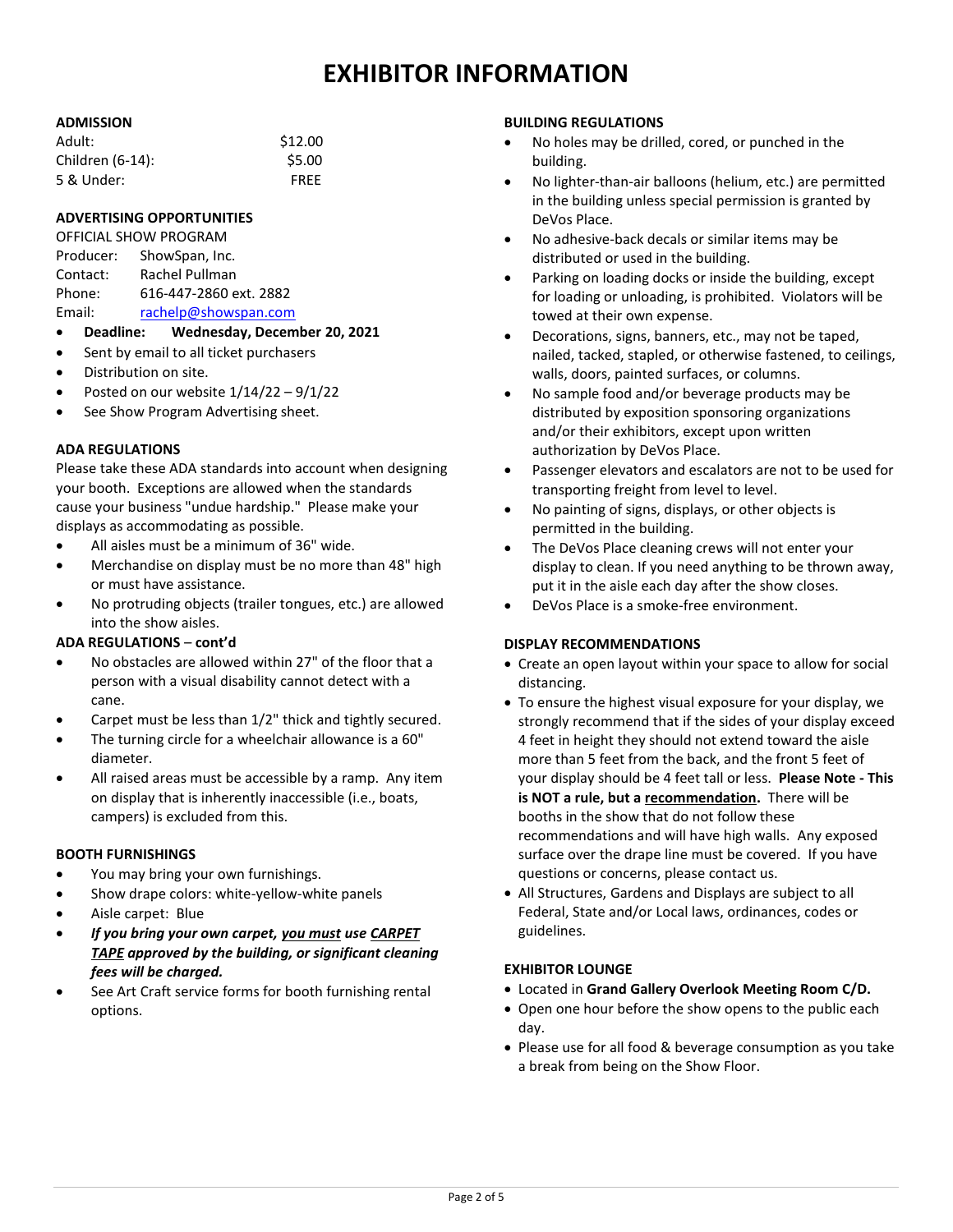#### **EXHIBITOR ENTRANCE / CREDENTIAL CHECK-IN**

Exhibitor Credentials are required for your staff to enter the show to work in your exhibit space, on show days, without having to purchase an admission ticket.

- You now have the capability of creating digital credentials through your EventsPass Vendor Portal that will immediately email credentials to your staff, who can display them on their mobile device for access to the Show.
- Create your EventsPass Account to being ordering your credentials and set up your LeadGen account by clicking on the link found in the Add Credentials tab in your online exhibitor kit.
- We will have an onsite exhibitor support desk for questions, lost credentials, etc located at the Main Entrance off Monroe Ave. Questions prior to the Show, please contact our corporate office at 616.447.2860 or email mollyh@showspan.com
- **Early Admittance-** We maintain strict security from the close of the Show to open the following day. If you require early admittance (more than two hours prior to the Show opening), please coordinate with the Show Office the night before so you are not denied entrance by building security.

#### **FOOD SAMPLES & SALES / HEALTH DEPT.**

- Amway Concessions has exclusive rights to food sales (for onsite consumption) within DeVos Place. Any packaged food sales or samples will need to be approved by Jeff Smith, Director of Amway Concessions, at: 616-742-6532.
- Food and beverage sample distribution must be preapproved by ShowSpan. Please contact Rachel Pullman at 616-447-2860 ext. 2882. Samples may be no larger than 2 ounces.
- If you are creating a beverage or food item onsite, you will be required to obtain a Temporary Food Service Establishment License from the Kent County Health Department. Contact the Kent County Health Department to receive an application at: 616-632-6900; or download the application from their website:

[http://www.accesskent.com/Health/FoodServices/default.](http://www.accesskent.com/Health/FoodServices/default.htm) [htm](http://www.accesskent.com/Health/FoodServices/default.htm) or from your online exhibitor kit under "Service Forms".

- There is a License Fee that is determined by the Health Department and the cost is less if ordered more than two weeks in advance of the show. The Health Department has the right to deny licenses to anyone who does not adhere to these deadlines, and the license fee may be double if ordered within 14 days of the show.
- The Health Department will be making random inspections throughout the show.
- To contact a Kent County Sanitarian with any questions, please call 616-632-6890 or email [KCEHMail@kentcountymi.gov.](mailto:KCEHMail@kentcountymi.gov)

#### **FUEL RESTRICTIONS**

- Fuel in gasoline and diesel powered equipment is "limited to not more than the lesser of ¼ tank or 5 gallons of fuel per vehicle when entering the building." All tanks will be subject to inspection by the Fire Department.
- When it is necessary to drain the excess fuel from the tank, the draining operation shall take place outside of the building.
- The fill cap shall be of a lock type or the cap shall be securely taped with a material that is not soluble in a petroleum fuel.
- The grounding cable shall be disconnected from the battery terminal. The grounding cable and exposed battery terminal shall be completely covered with tape to be electrically insulated.

#### **INSURANCE REQUIREMENTS**

All exhibitors are required to forward ShowSpan a certificate of Liability Insurance. *Credentials will not be distributed until a valid certificate of liability insurance is provided.* Certificates must contain the following information to be considered valid:

- Identify Show Michigan Corp. and ShowSpan, Inc. as certificate holder.
- Exhibiting Company's Name and ANY dba's that apply, must be listed on the certificate.
- Commercial General Liability amounts and expiration dates (recommended minimum, \$1,000,000 per occurrence).
- The certificate will need to include the following language:

*Show Michigan Corporation., ShowSpan, Inc., and their respective owners, officers, officials, agents and employees are additional named insureds, and will be held harmless and indemnified for all related liabilities or costs, including but not limited to all defense costs. This insurance shall not be cancelled unless (30) days prior written notice has been given to the certificate holder.* List the specific name & date of the show: *Grand Rapids Camper, Travel & RV Show – January 17-24, 2022*

- Fax request form for you to send to your agent is available in your online account
- E-mail, fax or mail certificate of liability insurance to: ShowSpan, Inc. | Attn.: Molly Harrison 2121 Celebration Drive NE Grand Rapids, Michigan 49525 Phone: 616-447-2860 | x2877 Fax: 616-447-2861 Email: [mollyh@showspan.com](mailto:MollyH@showspan.com)

In the event you do not hold General Liability Insurance, arrangements can be made with DHC Insurance, LLC to secure affordable show coverage. Fill out the online application and after payment has been processed, they will email you & ShowSpan a copy of the certificate. If you need further assistance from DHC Insurance, LLC, please contact Byron Capper at (630) 393-5662.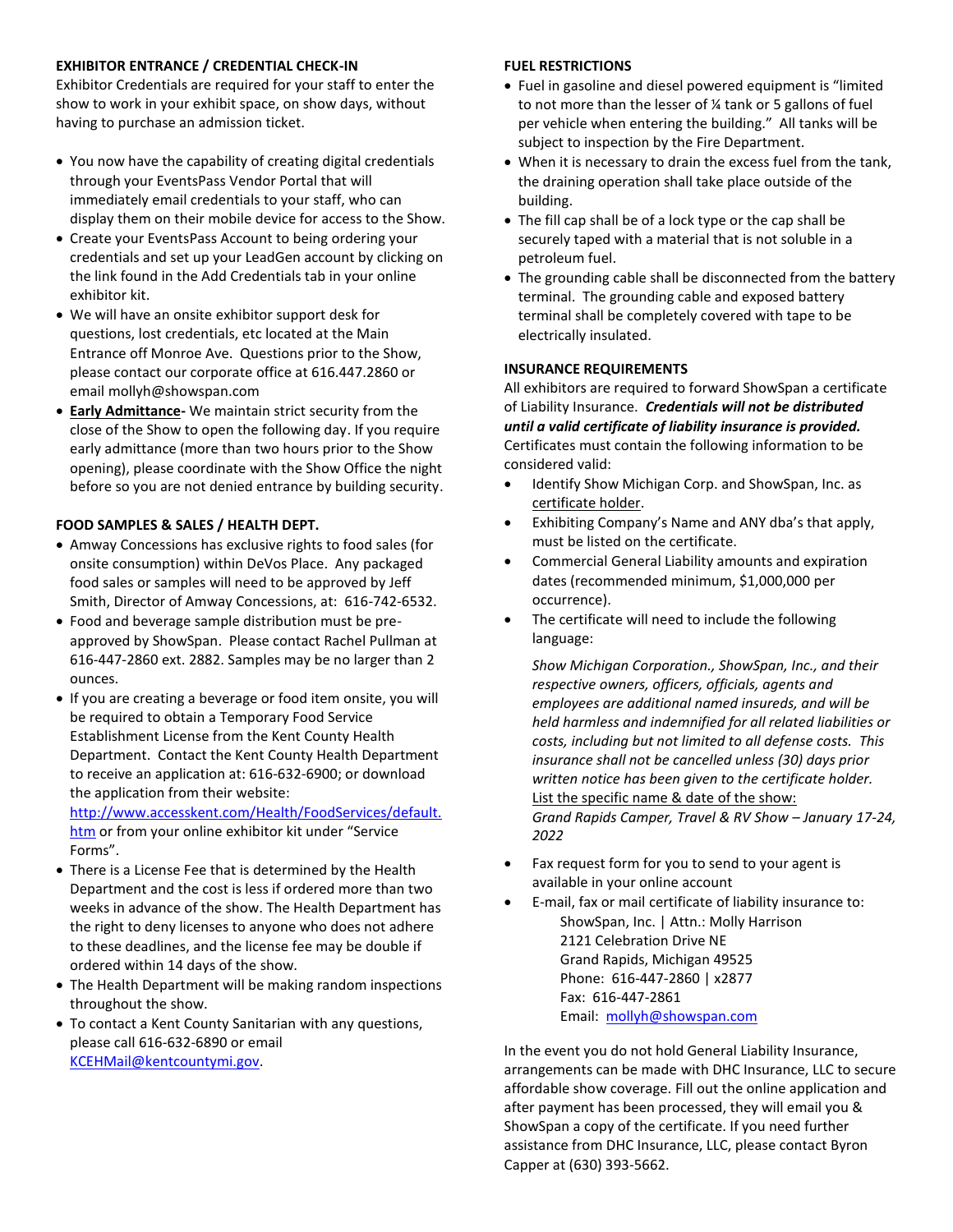#### **NEW - LEADGEN by EVENTSPASS**

- FREE to all exhibitors!
- This patron data capture system allows you to scan patron tickets to retrieve and save registration data into your own leads database.
- To learn more of the benefits and how it works, see the EventsPass flyer in your exhibitor kit or with your space contract.
- Create your free account with the login instructions emailed to you from EventsPass or email [vendorsupport@eventspass.com](mailto:vendorsupport@eventspass.com) with any questions.

#### **MARKETING TOOLS/BOOTH UPGRADE PACKAGES**

- We want our exhibitors to have the most successful show ever. We have developed tools to assist your company in attracting qualified attendees to your display. **Most of these items are FREE!**
- If you have not taken advantage of the Booth Upgrade Packages, now is a good time to consider adding one of these packages to enhance your show presence. Options include show program ads, premium website presence, at-show internet, and more, at discounted prices.
- See order form for ALL details.

# **MOVE IN/OUT INFORMATION**

Please see the move-in/out floorplan, move-in/out schedule and detailed instruction sheets in your online exhibitor kit.

#### **MUSIC LICENSING**

We remind you that by signing your contract you have agreed to indemnify and hold ShowSpan, Inc. harmless for all licensing and enforcement fees for recorded or live music played by you. ShowSpan, Inc. will take no responsibility for licensing fees that you may owe or charges that may result from your failure to obtain licenses from such licensing organizations as the American Society of Composers, Authors & Publishers (ASCAP) or Broadcast Music, Incorporated (BMI).

#### **ONLINE EXHIBITOR KIT**

This information is also available in your online exhibitor kit on the Show website for your convenience. For log-in assistance, please call Rachel Pullman, 616-447-2860.

#### **PANCAKE BREAKFAST**

- $\bullet$  Saturday Jan. 22, 2022 9am-11am
- Cost \$6 Adults | \$4 Kids
- Located on the Skywalk above Grand Gallery
- Proceeds benefit Cran-Hill Ranch's Summer Camp Scholarship Fund

## **PARKING FOR EXHIBITORS**

Special arrangements for this show:

- To help our exhibitors & patrons with the cost of parking, the Grand Rapids Camper, Travel, & RV Show will offer **\$2 Daily Parking** with a **FREE Trolley Shuttle to DeVos Place**.
- We will be using a dedicated trolley, running a 10 minute loop from Lot #9 on Seward (just a few blocks over the river) to the front entrance of DeVos Place, starting 1 hour prior to show opening and continuing through 1 hour after show closing.
- Enter DASH Lot #9 at one of the two Main Pay Station entrances. Pull a ticket to enter and pay the flat \$2 fee with cash or credit card on the way out.

For alternate Municipal fee-based **(\$2.00 -\$20)** downtown parking, please refer to the map enclosed or refer to your online exhibitor kit.

# **SECURITY**

Each exhibitor must take responsibility for the security of all items in their display.

- We will maintain strict building security from the close of the show, until the show opens to the public the following day.
- The building will be open for exhibitors, **with a credential one (2) hours before the show opens** to the public.
- Neither ShowSpan Incorporated, nor DeVos Place can guarantee full protection. Reasonable effort is made by each organization to guard against theft, damage, and other undesirable occurrences, but the ultimate burden falls on the exhibitor.

#### **SHOW OFFICE**

#### Location: **Grand Gallery Overlook Meeting Room A**

| Opens: | 12noon-6pm on Tuesday, January 18         |
|--------|-------------------------------------------|
|        | 8am-6pm on Wednesday, January 19          |
|        | 8 am on opening day, Thursday, January 20 |
|        | 1 hr before show opens on show days       |
|        |                                           |

Phone: 616.299.6090 Fax: 616.447.2861

#### **SIGNS & BANNERS**

- Two-Sided banners are PROHIBITED for all booths that are only 8' or 10' deep and are extremely restricted for all other booths.
- Please see the enclosed **Banner Regulations Sheet** for details on banners allowed over your display.

#### **TICKETS**

 VIP tickets are a great way to provide tickets to your customers, family or friends at a reduced rate. Please refer to the VIP form in your online exhibitor kit.